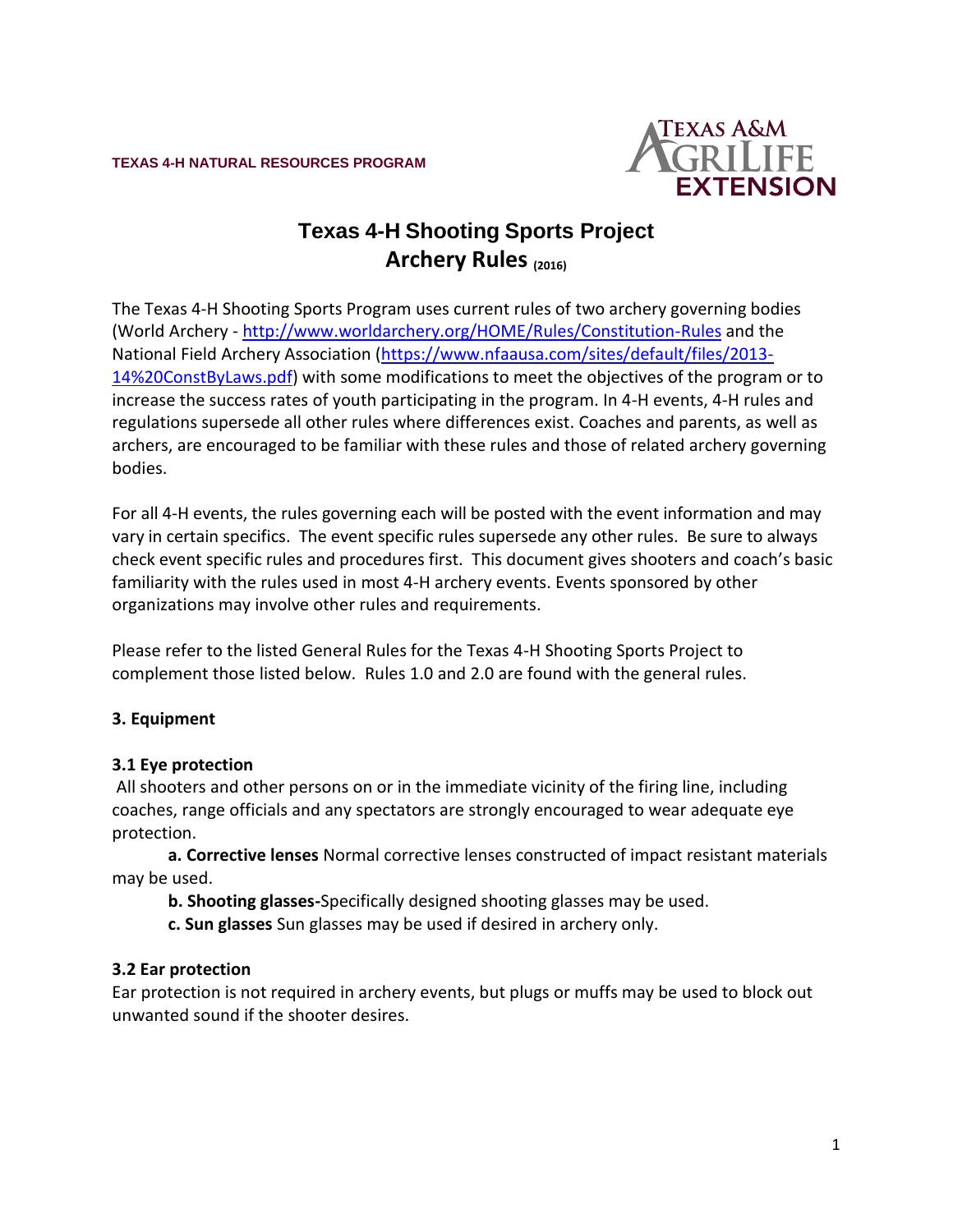#### **3.3 Bows**

Any bow that does not violate the conventional meaning of the term in target archery may be used in 4-H archery events. Separate classes will be designated for recurve and compound events.

**a. Recurve bows** - Longbows or recurve bows of conventional design only may be used in any recurve division of archery events.

**b. Compound bows** - Compound bows of any conventional design may be used in compound bow divisions of archery events. Shooters may elect to use recurve bows or longbows in this event as well.

**c. Crossbows** - Crossbows may not be used in 4-H archery events.

**d. Maximum draw weight** - Unless otherwise specified, the maximum draw weight for 4-H target archery competitions is 60 pounds, nominal peak weight or listed draw weight. Bows may be subject to verification at the discretion of event management. **e. Draw weight (Flight Shooting)** - Bows will be measured at either the shooter's draw length (recurve or longbow) or at the peak weight (compound) prior to shooting. Flight events will be based upon the distance shot divided by the actual draw weight.

**f. Prohibition against "sky drawing**" - Archers may not draw at an angle significantly above the line of flight to the target in any 4-H event. Sky drawing is a symptom of being grossly over-bowed, a condition leading to numerous form faults and potential injury. **g. Bowstring** - A bowstring of adequate strength and composed of appropriate materials may not include any attachment or marking that may be used as a sighting device or aid except as permitted below. It may include the following attachments or components:

**1) Servings -** Center and end-loop servings are permitted, but no serving may terminate within the shooter's vision with the bow at full draw.

**2) Nocking point indicator** - One or more nocking point indicators may be used to position the nock on the string. The nocking point indicator may be of any conventional design, including materials that may be crimped, wound or heat shrunk to the center serving.

**3) Lip or nose mark** - One additional attachment with a diameter of one centimeter or less may be applied to the string to serve as a lip or nose mark ("kisser button").

**4) String peep** - String peeps are permitted only in the compound aided class.

**h. Arrow rest** - An arrow rest of any conventional design with or without adjustable or moveable pressure points, arrow plates or draw check indicator may be used as long as it is not electronic and offers no additional aid in aiming.

**1) Over-draw arrow rests** - The use of an over-draw arrow shelf or rest is prohibited unless specifically permitted. Overdraws are limited to a 6 cm or 2.5 inch maximum measured from the pivot point to bearing surface of the rest.

**2) Over-draw arrow rests in 3-D and Field**- All age classes in the aided class of 3- D and field competition may use an over-draw if they have displayed competence in shooting with that equipment.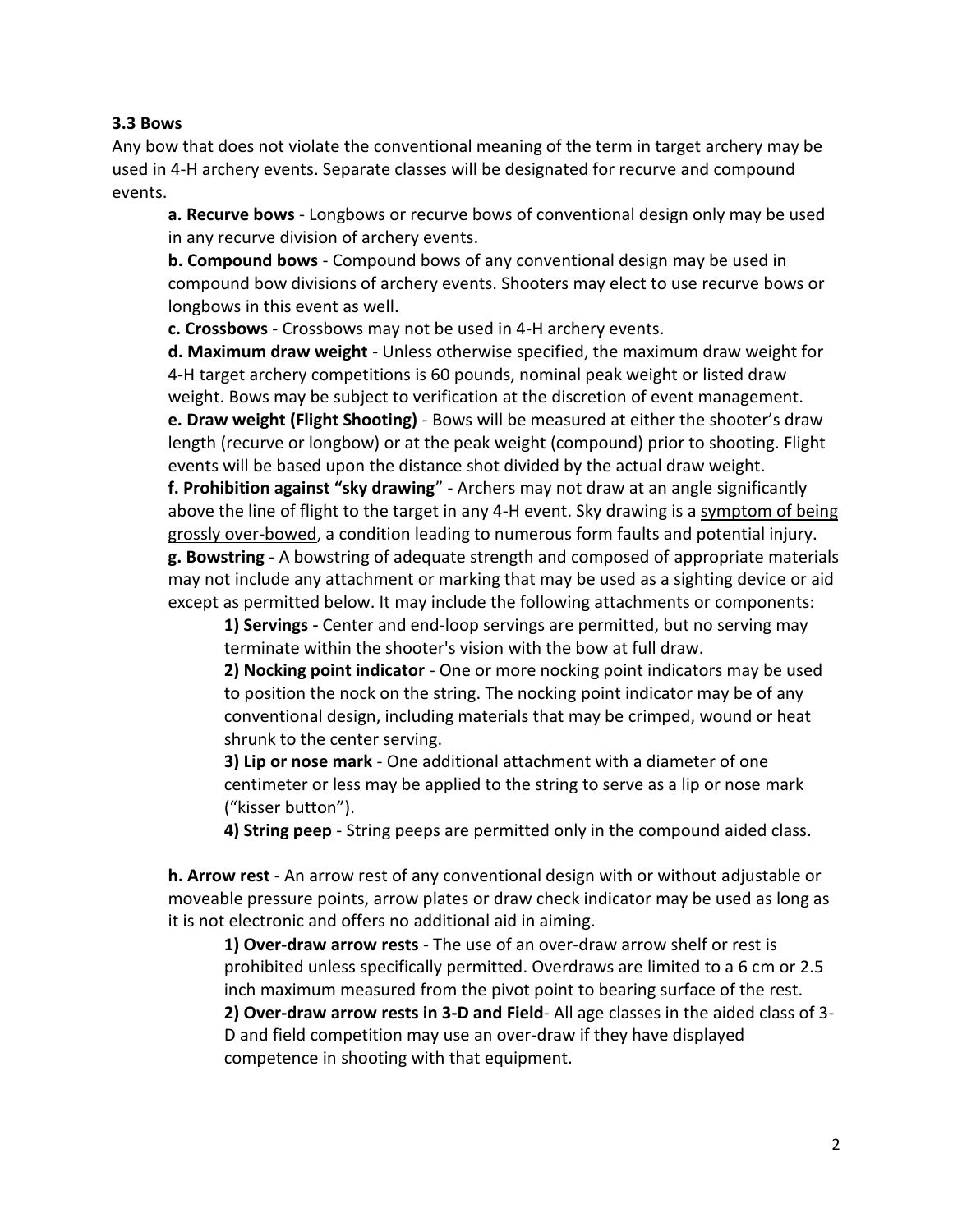**3) Over-draw arrows rests in long**-range compound target events - Over-draws are permitted in the compound divisions of the long range target events, but they may not exceed the limits above.

**i. Stabilizers** - Stabilizers or torque compensators may be used subject to the following provisions.

**1) Contact with equipment -** The stabilizer may touch only the bow.

**2) String guide -** The stabilizer may not act as a string guide. This rule shall not prohibit the use of a cable guide or cable guard on compound bows.

**3) Obstacles to other shooters** - The stabilizer may not present an obstacle or distraction to other shooters.

**4) Bow quiver** - A bow quiver with or without arrows may be attached to the bow in place of a stabilizer, provided it does not serve as a sighting device or contact any part of the equipment but the bow.

**j. Bowsight** - A bow sight may be attached to the bow except in divisions where sights are not permitted.(See rule 3.4)

**l. Cable guard** - Compound bows may use a cable guard, conventionally attached, to aid in vane clearance.

# **3.4 Sights**

One bowmark, bowsight, or point of aim may be used as an aiming aid in the basic and NAAtype target events, but no more than one such device may be used at any time. The sight may allow for both windage and elevation adjustment. Either pin or aperture sights may be used.

**a. Aperture sights** - The length of any aperture sight loop, barrel or cone may not exceed the minimum 3 inside diameter of the aperture and in no case may exceed 1 cm regardless of shape.

**b. Hunting sights** - Hunting sights using one to five fixed or moveable pins may be used in all events where the use of a sight is permitted. A pin guard may be in place on the hunting sights.

**c. Optical sights** - Optical sights ("scopes") may be used in the compound aided division of long-range target archery and field and 3-D events.

**d. Sight attachments** - A mounting device to which the sight is attached may be used, including a sight extension.

**e. Levels** - No leveling device may be used, except in the compound division of longrange target events

**f. Magnification** - No lens system, prism or other magnifying device may be incorporated into the sight except as provided in rule 3.4.c above.

**g. Electronic devices** - No electronic sight or projection device, including laser sights or laser pointers will be permitted on the range with the exception of visually impaired shooters who may use a laser sight with a radio or quiet guidance from a sighted individual to guide them to the target and tell them when to release.

**h. Bowmark** - A single mark on the bow may be used as an aiming device. It may be with pencil, tape or another suitable material. A bowmark may not be used in conjunction with another type or sighting device or aid.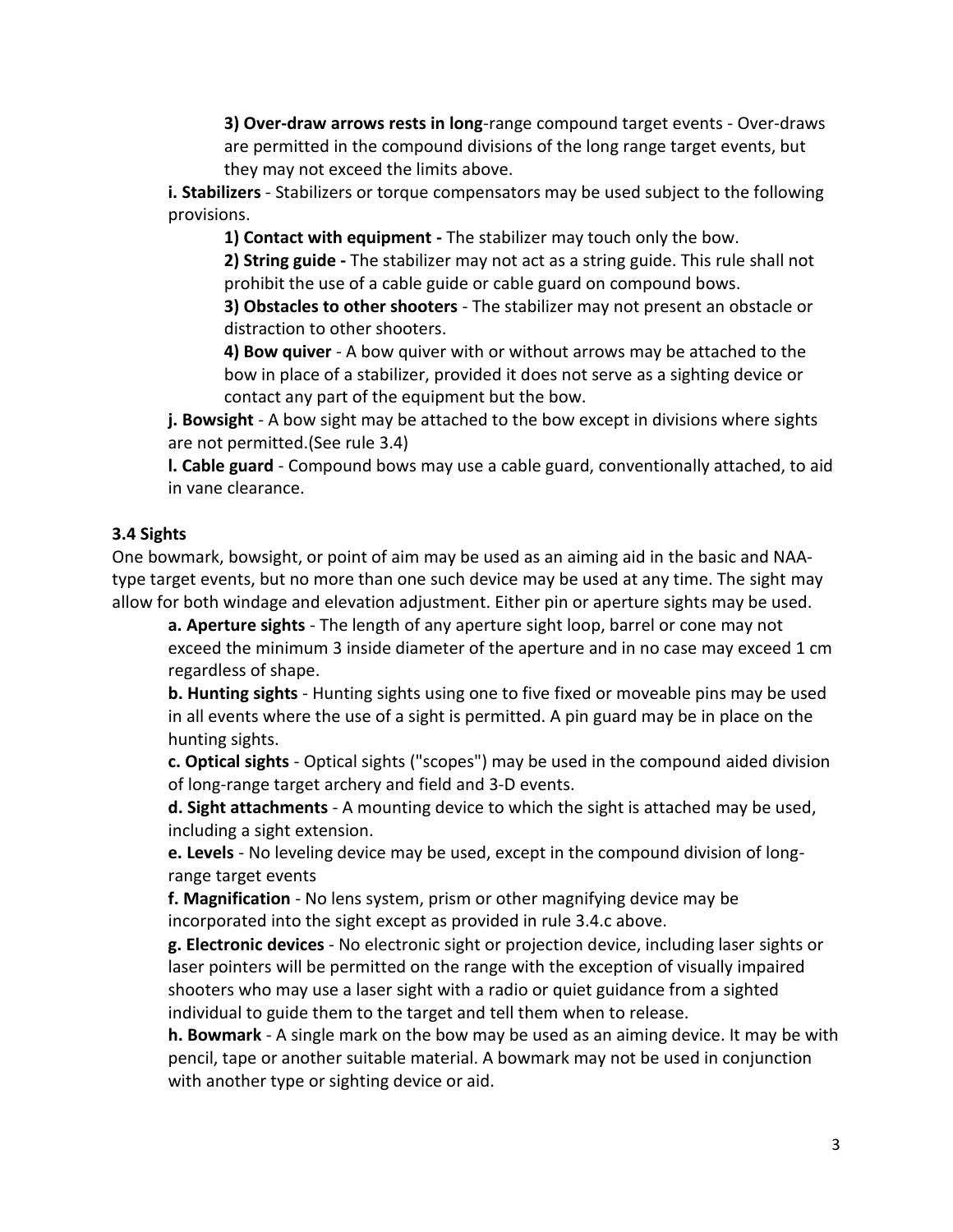#### **3.5 Shooting accessories**

**a. Shooting tab or glove** - A shooting glove, tab or other protective device may be used on the string hand provided it is smooth and provides no mechanical aids for holding or releasing the string. No shape or design criteria are specified. Several layers of material may be used, and a separator to reduce finger pinch may be included.

**b. Bow hand** - An ordinary glove, mitten or similar item may be worn on the bow hand. **c. Bow sling** - A bow sling may be used, and its use is strongly encouraged to promote excellent form.

**d. Arm guard** - An arm guard or stall may be used on the bow arm to prevent string slap and to hold clothing away from the string.

**e. Chest protector** - A vest or protector may be used to control clothing on the upper body.

**f. Clothing** - Shooters may wear any clothing suitable for the climatic and weather conditions.

**g. Release aids** - Release aids may be used only by compound shooters in the aided 3-D, Field, JOAD (18 meter),Clout, FITA, Modified 600 and flight competitors. Competence with the equipment must have been demonstrated before the release aid may be used. See also Rule 3.3 f. above.

#### **3.6 Arrows**

Arrows consist of a shaft with a head, nock, fletching and personal identification markings. Arrows must not be any larger in diameter than 23/64" including the point.

**a. Adequate supply** - Each archer must provide an adequate number of arrows to complete the required course of fire.

**b. Individual identification** - Each archer's arrows will be marked with his or her name, initials, other insignia or cresting to permit identification.

**c. Safety** - Arrows must be sound and properly spined for the bow.

**d. AMO standards** - Arrows must meet Archery Manufacturer's Organization standard of six (6) grains per pound of peak draw weight. Arrow weight may be checked at the discretion of shoot management or upon request of any competitor.

**e. Shaft materials** - Any safe shaft material may be used. All arrows must be inspected for soundness, particularly graphite shafts.

**f. Arrow points** - Only target or field points may be used in 4-H archery events unless other point types are specifically required.

#### **3.8 Other equipment**

Additional equipment that does not interfere with other shooters or the management of the firing line may be permitted.

**a. Quiver** - A ground quiver or one worn by the shooter or attached to the bow may be used to hold arrows and/or to act as a bow stand.

**b. Binoculars or spotting scope** - Binoculars or a spotting scope may be used to spot arrows, but no optical device containing a range finding device or reticle is permitted. **c. Glasses** - Ordinary eye glasses, shooting glasses or sun glasses may be worn; but the glasses must not include any device or structure to aid in aiming.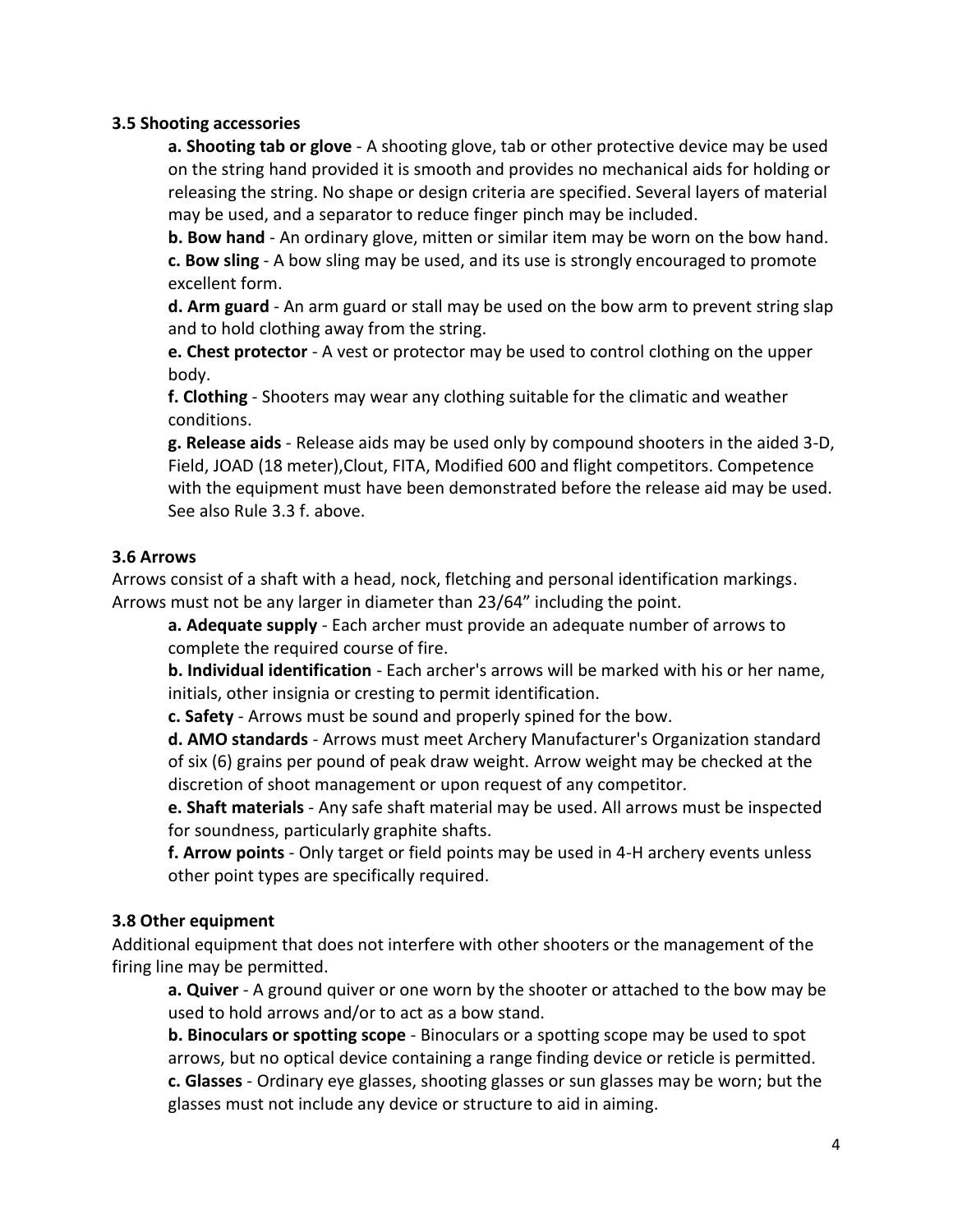**d. Range finders** - The use of range finders is specifically prohibited in 4-H archery events.

# **3**.**81 Electronic Equipment**

There will be NO electronic equipment allowed on any shooting line.

**3.82** There will be NO electronic equipment allowed on the 3-D course, with the exception of Range Officials equipment. This includes, but is not limited to, Cell Phones, Range Finders, twoway radio communication devices, or any other devices.

# **3.9 Inspection of equipment**

Archery tackle to be used in a 4-H Archery event must be inspected by the judges or field captains prior to being used. In the event that equipment that has not been checked must be used, it is the shooter's responsibility to have it inspected. Failure to do so may result in disqualification.

# **4. Range Control, Operation and Safety**

# **4.1 Safety**

Maintenance of safety is the responsibility of every shooter and coach as well as the designated range officials.

**a. Inspection of equipment** - All equipment will be inspected by field officials prior to the tournament and at any time during the tournament when inspection is merited. **b. Control of shooting** - All shooting will be under the control of range officials at all times.

**c. Safe zone of fire** - Arrows may be shot only when a safe zone of fire exists from the firing line to the ultimate impact zone of the arrow. Observing safety hazards downrange is the responsibility of each shooter as well as the range officials and coaches.

**d. Practice shooting** - No practice shooting will be permitted on the day of a shoot except as specifically permitted and in specifically identified areas.

**e. Nocking arrows** - Arrows may be nocked only after the appropriate command to fire is given.

**f. Drawing bows** - Bows may be drawn only on the firing line.

**g. Restricted firing line** - Only shooters in the flight or relay actually shooting and range officials may be present on the firing or shooting line during active firing.

**h. Target group** - Two or more shooters sharing a target butt.

**i. Tampering** - Shooters may touch or handle other shooters' equipment only if specifically authorized to do so by the other shooter or to prevent a dangerous situation or damage to the equipment.

**j**. **Prohibition against "sky drawing**" - Archers may not draw at an angle significantly above the line of flight to the target in any 4-H event.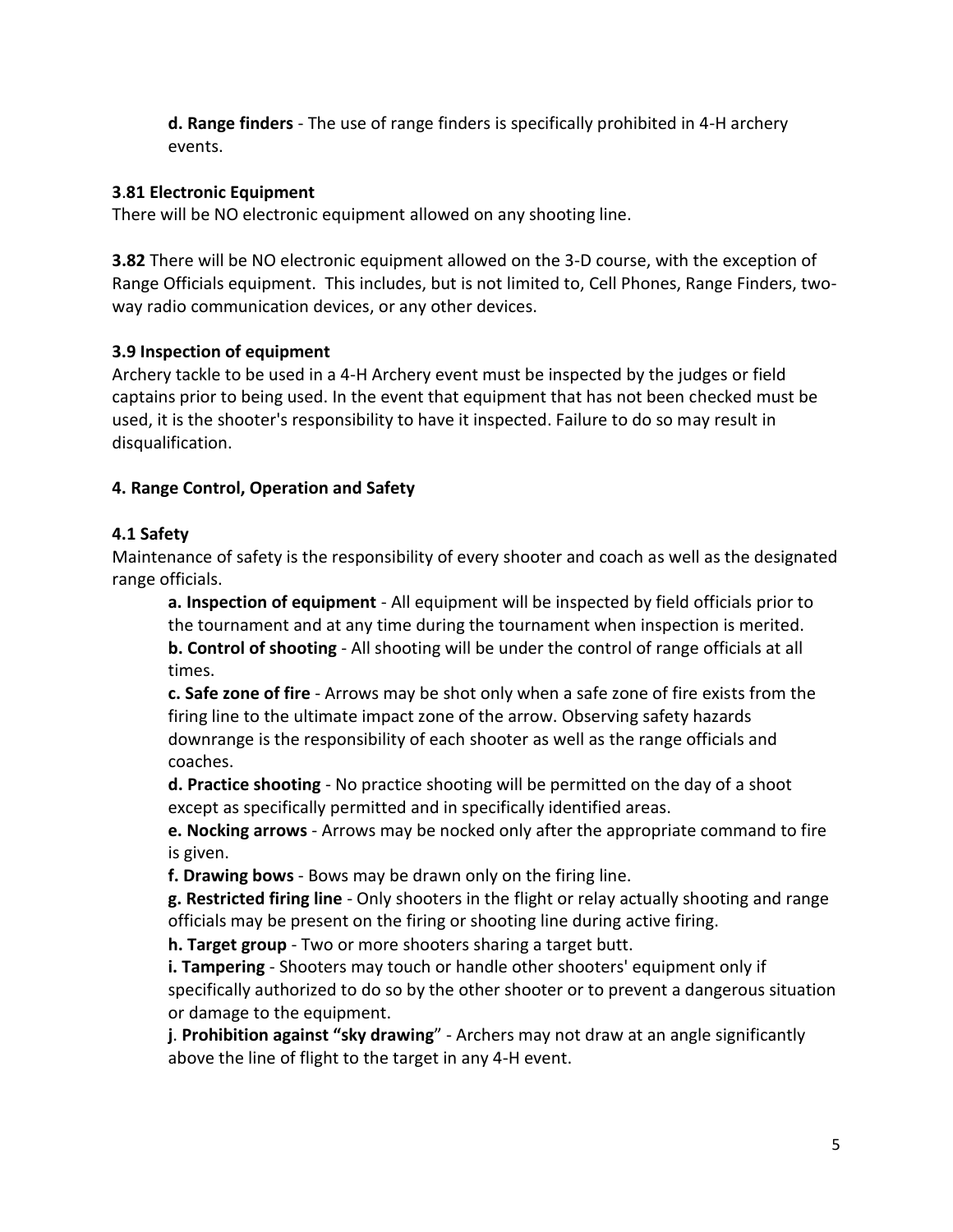### **4.2 Range control**

Control over the range will be through verbal, whistle or light commands or a combination of those command types. Whistle or light commands are preferred for larger groups, while verbal commands are acceptable for small groups of shooters.

**a. Cease fire** - Multiple whistle blasts (4 or more, generally almost trilled), the verbal command to cease fire, or a red light requires all shooters to stop immediately and remove any arrow from the string. The command indicates the presence of an unsafe condition downrange or the end of the time period for that end. Any arrow shot after the cease fire command at the end of a firing period will result in the loss of the highest scoring arrow for that end by the shooter.

**b. Shooters to the line** - Two whistle blasts or a verbal command calls shooters to the firing line.

**c. Commence firing** - A single whistle blast a green light or a verbal command indicates the beginning of the shooting time period for each flight or relay.

**d. Flight completed** - Three whistle blasts, a red light or a verbal command indicate the completion of a flight. All archers should make their bows safe and ground them in preparation to score targets and retrieve their arrows.

**e. Score your targets and retrieve your arrows** - If the whistle or light commands are not used, a clear verbal command may be used to indicate that the range is clear and the flight may score and retrieve their arrows.

**f. Resume firing -** One whistle blast, a green light or a verbal signals the resumption of firing after any interruption.

# **4.3 Range Officials**

A minimum of two range officials will be designated to control the shooting line and maintain high standards of safety at all times. Additional officials may be appointed at the discretion of the shoot or event coordinator.

**a. Field official -** One or more field officials will be appointed with the following duties.

**1) Safety** - The field official(s) will maintain control over safety on the shooting field and its environs at all times.

**2) Inspection** - The field official or a designated official inspects each archer's equipment for conformity with the rules and safety prior to and as needed during the tournament.

**3) Rule enforcement and interpretation** - The field official is responsible for enforcing appropriate shoot rules, resolving disputes over rule interpretation and responding to questions about interpretation of the rules.

**4) Squadding** - The field official will call squads to the line in an orderly and timely fashion.

**5) Time keeping** - The field official will act as the official time keeper, maintaining the official clock for each end. He or she has the authority to extend the five (5) minute time period for each end under extenuating circumstances.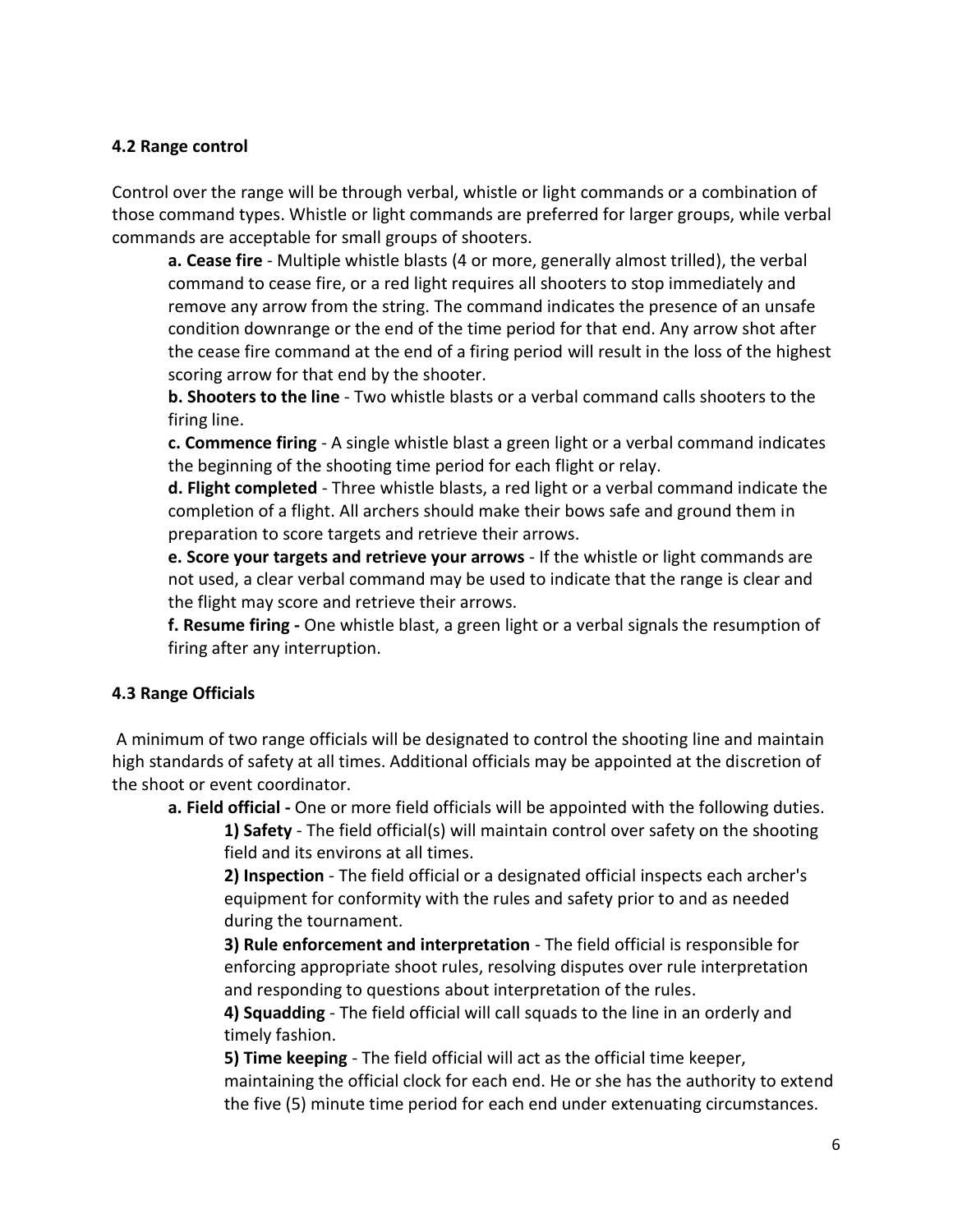**6) Sighter ends** - In Basic Archery, two ends of three arrows will be permitted. In FITA/NAA events two timed ends of unlimited shots will be permitted. One end of practice will be permitted in clout shooting.

**7) Appointment of other officials** - The field captain or field official may elect to appoint additional officials as needed to control the shooting line, assist in scoring, record scores, inspect equipment or conduct other duties related to the conduct of the shoot.

**b. Target captain** - One member of a target group may be appointed by the group as the target captain to assist in scoring. At least two members of each target group will score when shooters score their own targets. All scorers must agree before any arrow is touched or removed from the target. In the event of a disagreement, the appropriate official will be called to make a determination before any arrow is touched or removed. **c. Scorers** - Two members of each target group may be appointed as scorers and score recorders by the target group members.

**d. Official scorer** - An official scorer may be appointed at the option of the field captain to score targets.

**e. Official recorder** - An official recorder may be appointed at the option of the field captain to record the scores for each shooter as they are scored.

**f. Additional range staff** - The field captain or event coordinator may appoint additional field staff with prescribed duties to assist in the operation and management of the archery range.

**g. Field and 3-D officials** - A minimum of one official scorer will accompany each flight of shooters on field and 3-D archery ranges, serving the functions of field captain, scorer and recorder. The event coordinator will arrange for officials and support staff as needed to conduct the event.

# **4.4 Shooter position**

**a. Established shooting lines** - No shooter will shoot from a position down range of the established shooting line, and all shooters will honor the established shooting locations. **b. Target Archery** - Shooters must straddle the shooting line while shooting. Any shooter completing an end before the expiration of the time limit may step back off the shooting line without disturbing flanking shooters and ground his or her bow in preparation for scoring and retrieving arrows.

**c. Field Archery** - Shooters must align themselves with the shooting stake for each target.

**d. 3-D Archery** - Some part of the shooter's body must be in contact with the shooting stake throughout the course of the shot.

**e. Clout or flight shooting** - Shooters must straddle the shooting line in these events.

#### **5. Targets**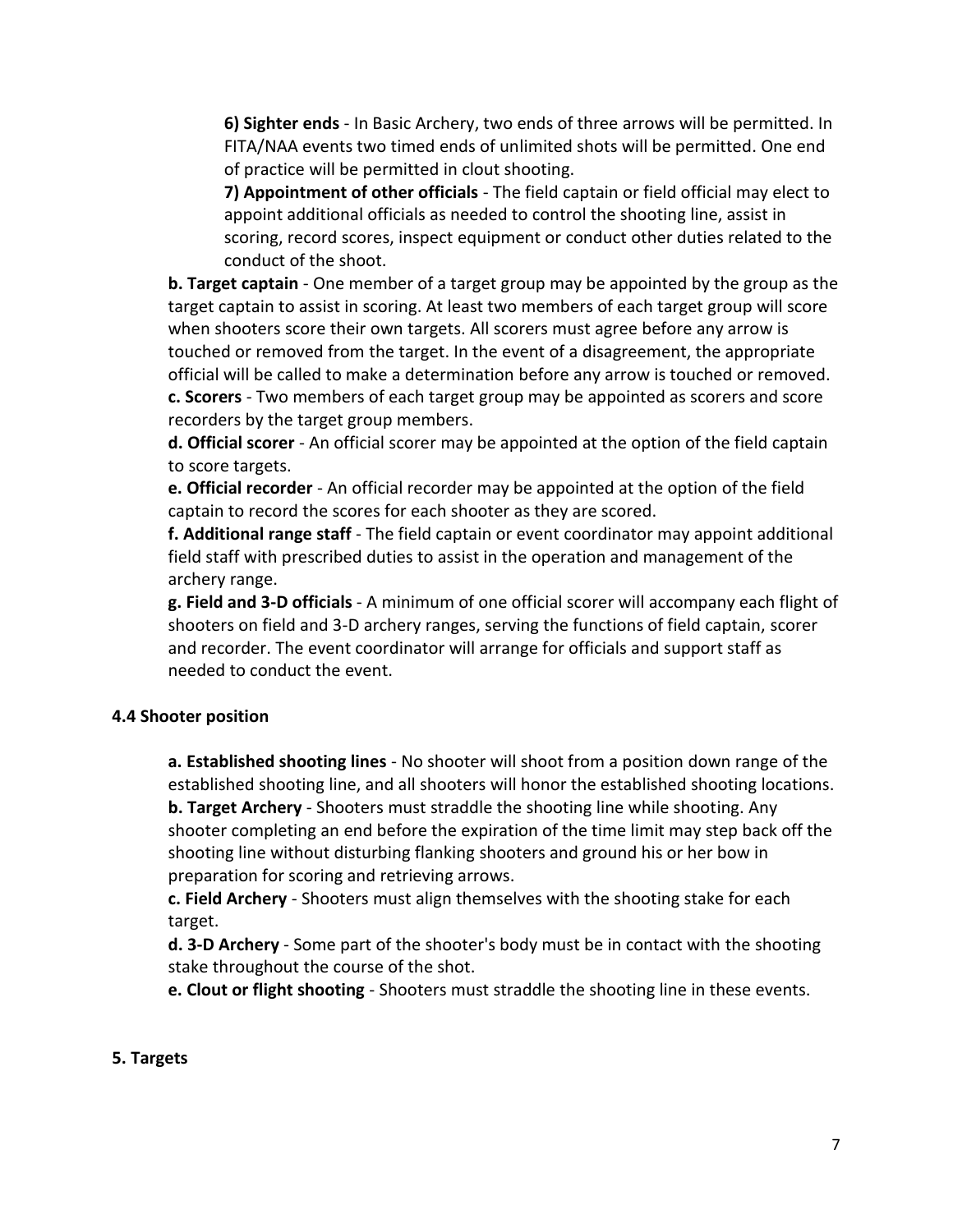### **5.1 4-H Basic Round**

Targets used in the short-range archery contest are full color, 40 centimeter, FITA-style targets with ten equal and concentric scoring rings. The innermost gold area is scored a "ten" and the outermost white area is scored a "one."

### **5.2 4-H 18 Meter (JOAD Indoor) Round**

Compound competitors in the 18 meter round will shoot the 40 cm FITA target as outlined in Rule 5.1. Recurve archers will shoot the 60 cm FITA target. Scoring will be on the 10 to 1 basis from the innermost gold ring outward. If desired, first year juniors may elect to shoot a shorter course at 9 meters. 'First Year' is defined as beginning bow shooter new to archery in their first year. The 'First Year' class is for entry level archers. Entry in the 'First Year' class is optional. If this option is taken, the archer will be classified as a 'First Year' archer for every equipment class in which they register.

### **5.3 FITA Outdoor Round**

Targets used in the FITA Outdoor Round will be full color, 122 centimeter and 80 cm FITA-style targets with ten equal and concentric scoring rings. The innermost gold area is scored a "ten" and the outermost white area is score a "one."

### **5.3.1 Modified 600**

Targets used in the FITA Outdoor Round will be full color, 122 centimeter and 80 cm FITA-style targets with ten equal and concentric scoring rings. The innermost gold area is scored a "ten" and the outermost white area is score a "one."

#### **5.4 Field Archery**

NFAA 20, 35, 50, and 65 cm targets (or others as announced) may be used in the field archery round. Scoring will be 5, 4, and 3 from the innermost ring outward. Target selection and distances will be at the discretion of the event management, but will remain the same throughout the tournament. NAA Hunter's Round targets may be used if announced prior to the event.

# **5.5 3-D Archery**

Any quality 3-D target designated by the shoot management may be used in this event. The target at any given shooting stations shall remain the same for the duration of the shoot, but each station may use a different type of target. Each target will have a center scoring area and an outer scoring area that cannot be observed with the unaided eye at the shooting stake.

#### **5.6 Clout Round**

This event uses essentially a 42.5 foot horizontal target on the ground. An aiming flag (the clout) will be provided marking the center of the target area. The target is scored using a rope marked with distances indicating the scoring rings (51" per ring). When possible, a full color target with concentric scoring circles will be painted on the ground.

#### **5.7 Other targets**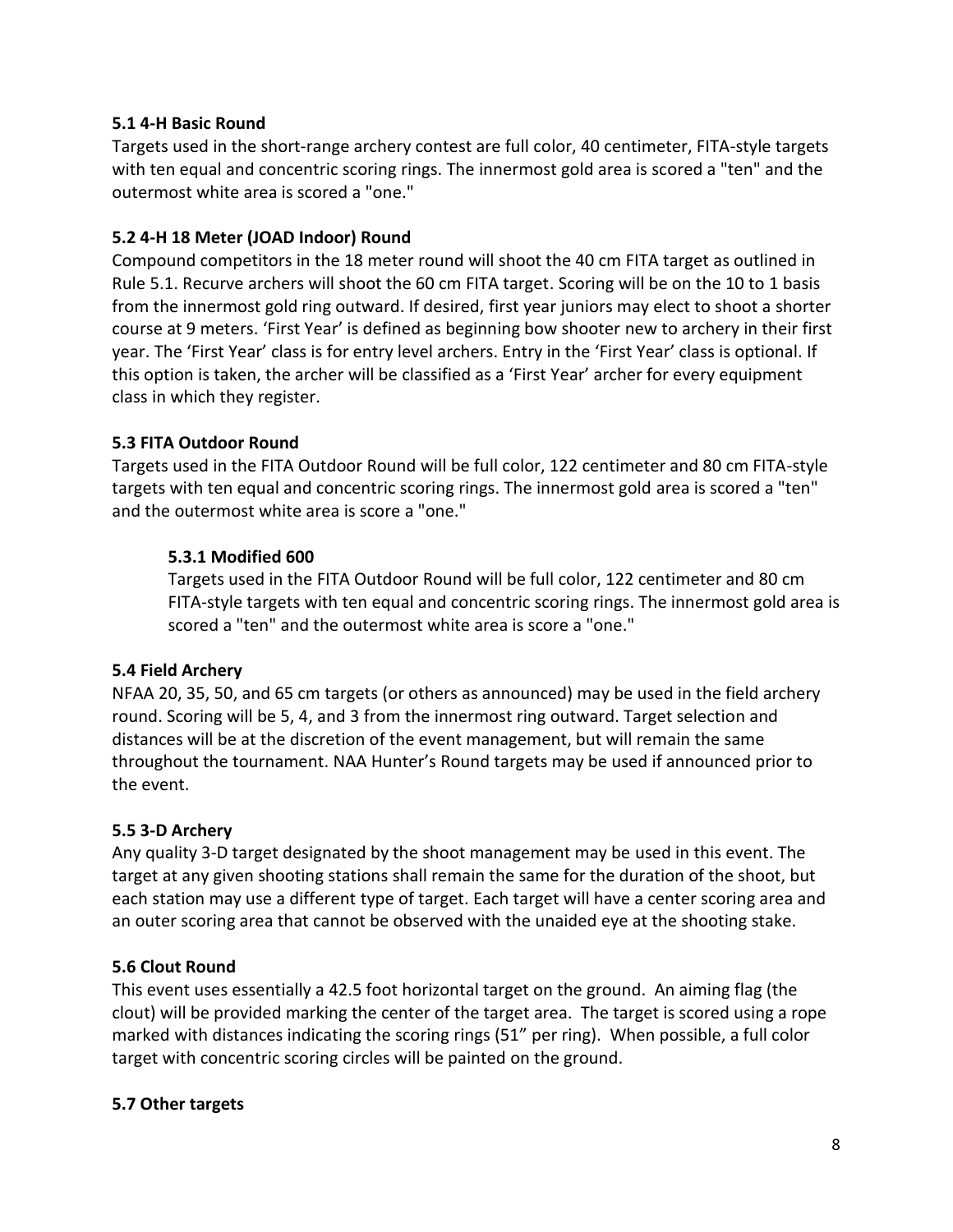The use of the targets outlined above does not preclude the use of other targets for other events staged by state, regional, district, county or local 4-H Shooting Sports organizations. Target types and sizes shall be announced in the bulletins for the shoots.

### **5.8 Flight**

No target used, shooting for distance only.

### **6. Scoring**

#### **6.1 Short-range Target Archery Events**

In the short-range target archery events, the field officials will be appointed by the event coordinator and scoring will be conducted by the appointed field officials.

**a. Scoring lines** - The lines between scoring areas of the target are part of the higher value scoring area. A shaft touching a scoring line receives the higher value score. From the center of the target outward, the scoring areas are 10, 9, 8, 7, 6, 5, 4, 3, 2, 1. Shots outside the scoring area are scored as misses.

**b. Shaft location** - Point values will be determined by the location of the shaft as it rests in the target. Any shaft falling beyond reach of the shooter or the extended bow will be considered shot. The field captain has the option of allowing a replacement arrow to be fired.

**c. Pass throughs or bounce outs** - Any shaft that fails to remain in the target may be scored by the mark on the target face, provided all other holes have been marked.

**d. Shooter position** - Shooters must remain more than one arm-length away from the target and their shafts until scoring is complete and the official scorer has cleared them to pull their shafts.

**e. Marking shots** - All shots will be marked at the completion of the scoring for each end.

**f**. **Scoring**- NO ONE other than shooters may score, or assist in scoring, unless asked to do so by a range official. In addition, NO ONE other than shooters may touch the scorecard. The only exception to this rule shall be in Clout scoring.

**g. Initialing the score card** - Shooters and the scorer shall initial each score card to affirm agreement with the score awarded. Any dispute in the scoring must be settled by the field captain immediately. Once score cards have been signed, no appeal is permitted. Mathematical errors, however, may be corrected.

# **6.2 FITA and Modified 600 Events**

Shooters will score and record scores in the 18 Meter and Outdoor FITA Rounds. Scoring will be by the same mechanisms listed in Rule 6.1. All scores will be agreed upon and totals shall match before the shooters touch or remove any arrows from the target face. In the event of a disputed call, the Field Captain will determine the appropriate score. All shooters will initial their score cards before leaving the scoring area.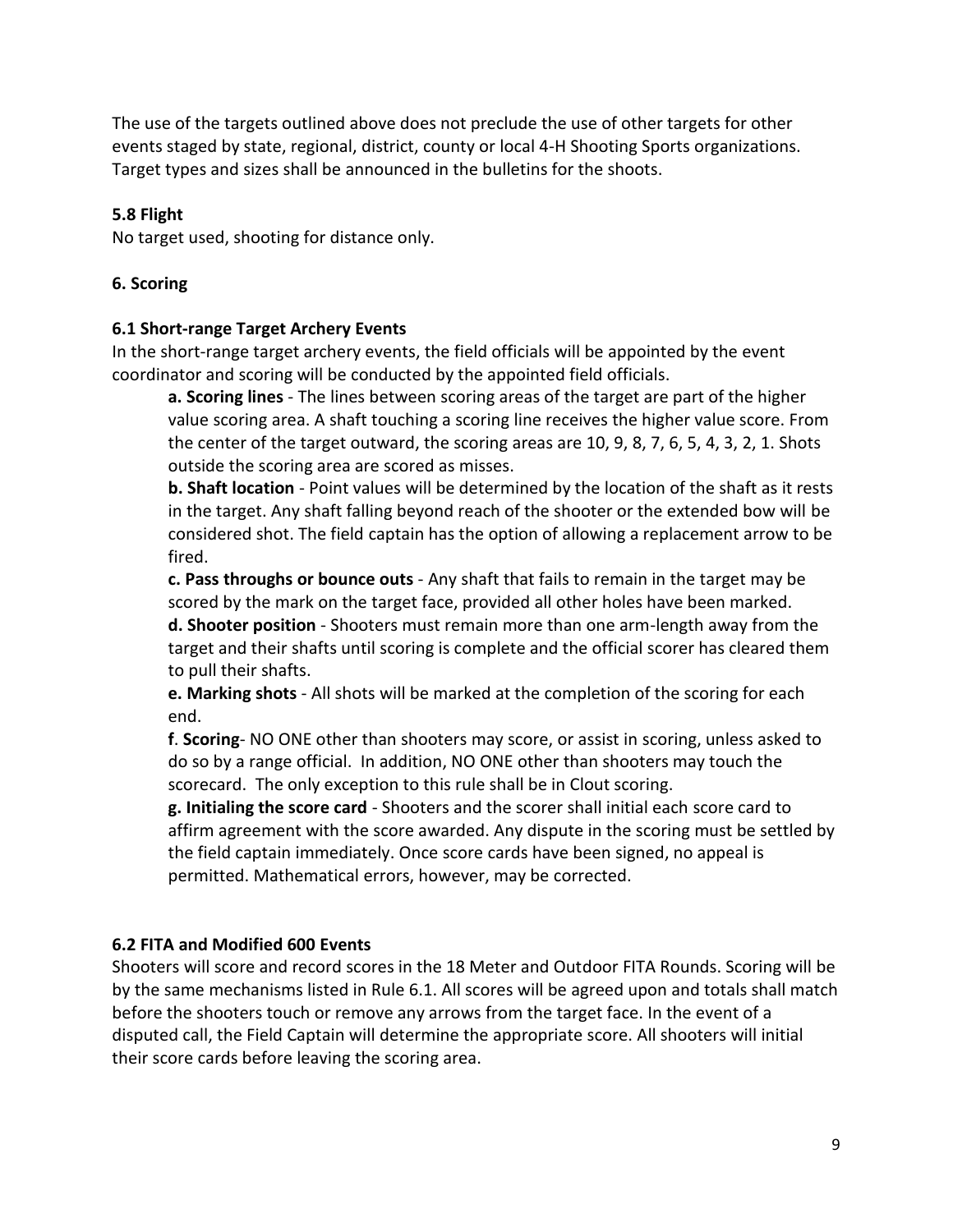### **6.3 Field and 3-D Archery Events**

An official scorer shall be appointed for each group of shooters on the Field and 3-D courses.

**a. Scoring in 3-D** – Twelve (12) points for an "inner center" or "X" ring shot. Ten (10) points for a hit in the inner vital area ("heart" ring). Five (5) points for a hit in the outer vital area ("outer ring"). Any other shot hitting the animal = "H" but scored a zero  $(0)$ . Any shot missing the animal = "M" but scored a zero (0). Arrows that bounce out of the target, pass through the target, or miss completely will be scored a zero (0). Ethical Passes will not be allowed.

**b. Field Target Scoring** - Field targets are scored conventionally, scoring 5, 4, 3 from the center outward. The inner ring on the 5 zone is scored as a center shot (X).

**c. Scoring lines** - The lines between scoring zones on the target are part of the higher value area.

**d. Shaft location** - The location of the shaft in the target will determine the point value of the shot. Shafts touching a higher value scoring zone will receive the higher score.

**e. Pass throughs or bounce outs** - Any shaft that does not remain in the target for any reason will be scored as a miss. Shoot management will make every effort to maintain adequate and consistent target quality throughout the shoot.

**f. Shooter position** - Shooters must remain at least six feet away from the target until all scoring is completed and the official scorer has removed the shaft from the target. Any shaft removed from the target prior to scoring will be scored a minus five in 3-D or a miss in Field.

**g. Initialing the score card** - Both the scorer and the shooter will initial the score card to affirm their agreement on the score awarded.

# **6.4 Clout**

The target is scored using a rope marked with distances indicating the scoring rings (51" per ring). When possible, a full color target with concentric scoring circles will be painted on the ground.From the center of the target outward, the scoring areas are 5, 4, 3, 2, 1. Shots outside the scoring area are scored as misses.

# **7. Courses of Fire**

# **7.1 Short-range Target Archery**

Prescribed courses of fire will generally govern shooting by each age group during 4-H target archery events. Additional or optional courses of fire may be designated at the option of shoot management or in other events.

**a. Junior course of fire** - Juniors will shoot a total of 24 arrows, consisting of two ends of six arrows at both 20 feet and 30 feet.

**b. Intermediate course of fire** - Intermediates will shoot a total of 36 arrows, consisting of three ends of six arrows at both 30 feet and 45 feet.

**c. Senior course of fire** - Seniors will shoot a total of 48 arrows, consisting of four ends of six arrows at both 45 feet and 59 feet (18 meters).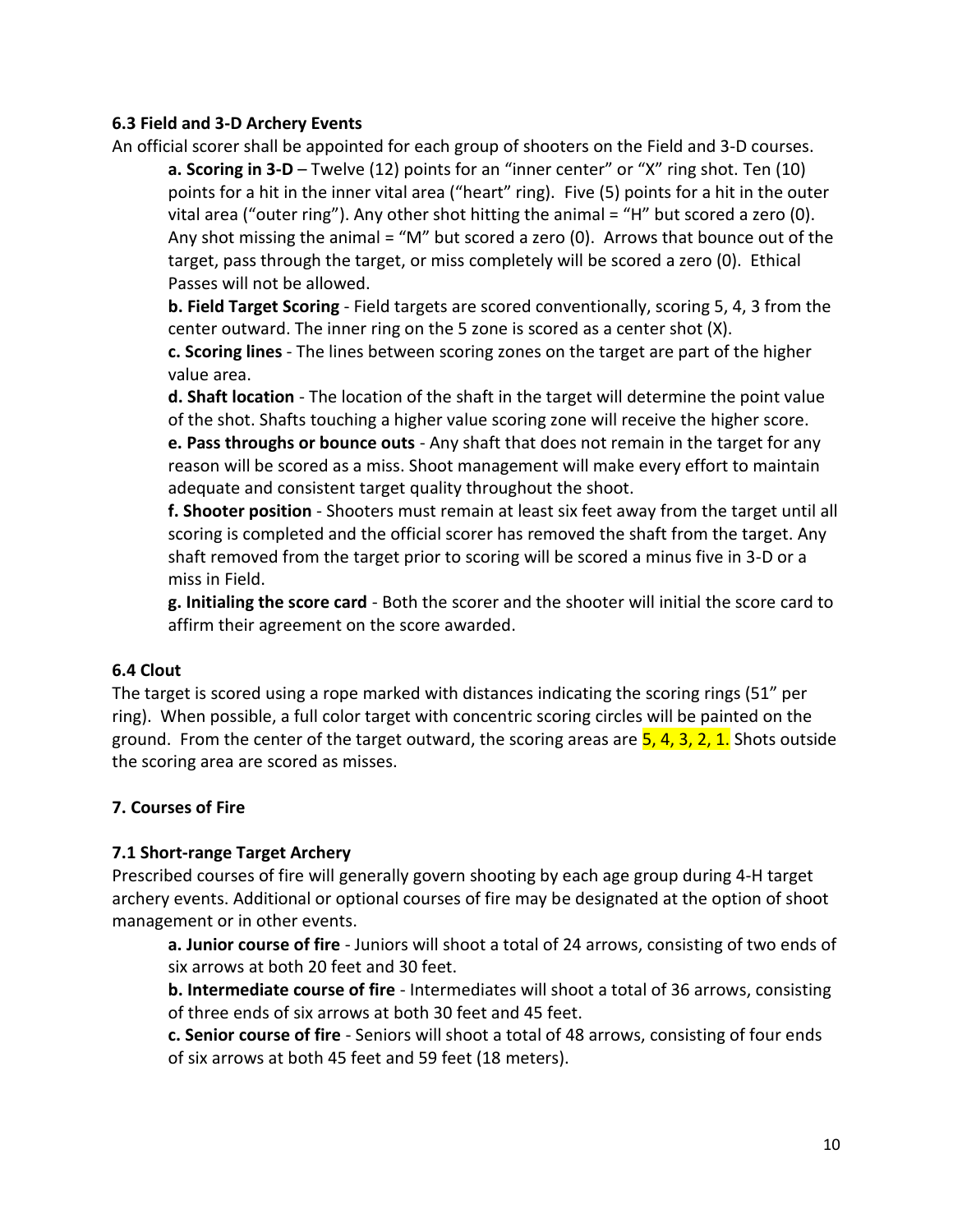# **7.2 FITA Rounds**

Prescribed courses of fire will govern shooting by each age group, although these courses of fire may be altered by publication in a match announcement or bulletin.

**a. FITA Indoor** - The FITA Indoor Round will consist of 20 ends of 3 arrows each. A short break will take place between the 10 and 11 ends. The 9 meter round used only with first year junior age division may be reduced to a 10 ends of 3 arrows each.

**b. FITA Outdoor** - In general, the FITA Outdoor for 4-H will be a half-course event as outlined below.

**1) Junior course of fire** - Juniors will shoot three ends of six arrows each at 30 and 25 meters at the 122 cm face and six ends of three arrows at 20 and 15 meters at an 80 cm face.

**2) Intermediate course of fire** - Intermediates will shoot three ends of six arrows each at 50 and 40 meters at the 122 cm target and six ends of three arrows each at 30 and 20 meters at the 80 cm face.

**3) Senior course of fire** - Seniors will shoot three ends of six arrows each at 60 and 50 meters at the 122 cm face and six ends of three arrows each at 40 and 30 meters using the 80 cm face.

**4) Management Option** - At the option of the management a full FITA may be used if time and prevailing weather permit.

### **c. Modified 600** –

Juniors will shoot 3 ends of 6 arrows at 30 yards, 3 ends of 6 arrows at 25 yards, and 8 ends of 3 arrows at 20 yards. **ALL** at the 5 color 122 cm target face for a total of 60 arrows.

Intermediates will shoot 3 ends of 6 arrows at 50 yards, 3 ends of 6 arrows at 40 yards, and 8 ends of 3 arrows at 30 yards. ALL at the 5 color 122 cm target face for a total of 60 arrows.

Seniors will shoot 3 ends of 6 arrows at 60 yards, 3 ends of 6 arrows at 50 yards **S**, and 8 ends of 3 arrows at 40 yards**.** 

All age divisions at the 5 color, 122 cm target face for a total of 60 arrows.

# **7.3 3-D Archery Match**

3-D targets will be placed in natural cover and at unmarked distances from designated shooting stakes. One or more stakes may be placed for various classes and age groups of shooters at the option of the shoot management. Only one arrow will be shot from each shooting station by an archer.

# **a. Barebow and NASP equipment classes**

1) Juniors - Juniors will shoot a total of 30 targets at unknown ranges from 5 to 20 yards or their metric equivalent.

2) Intermediates - Intermediates will shoot a total of 30 targets at unknown ranges from 5 to 25 yards or their metric equivalent.

3) Seniors - Seniors will shoot a total of 30 targets at unknown ranges from 5 to 30 yards or their metric equivalent.

(a) Stake Assignments: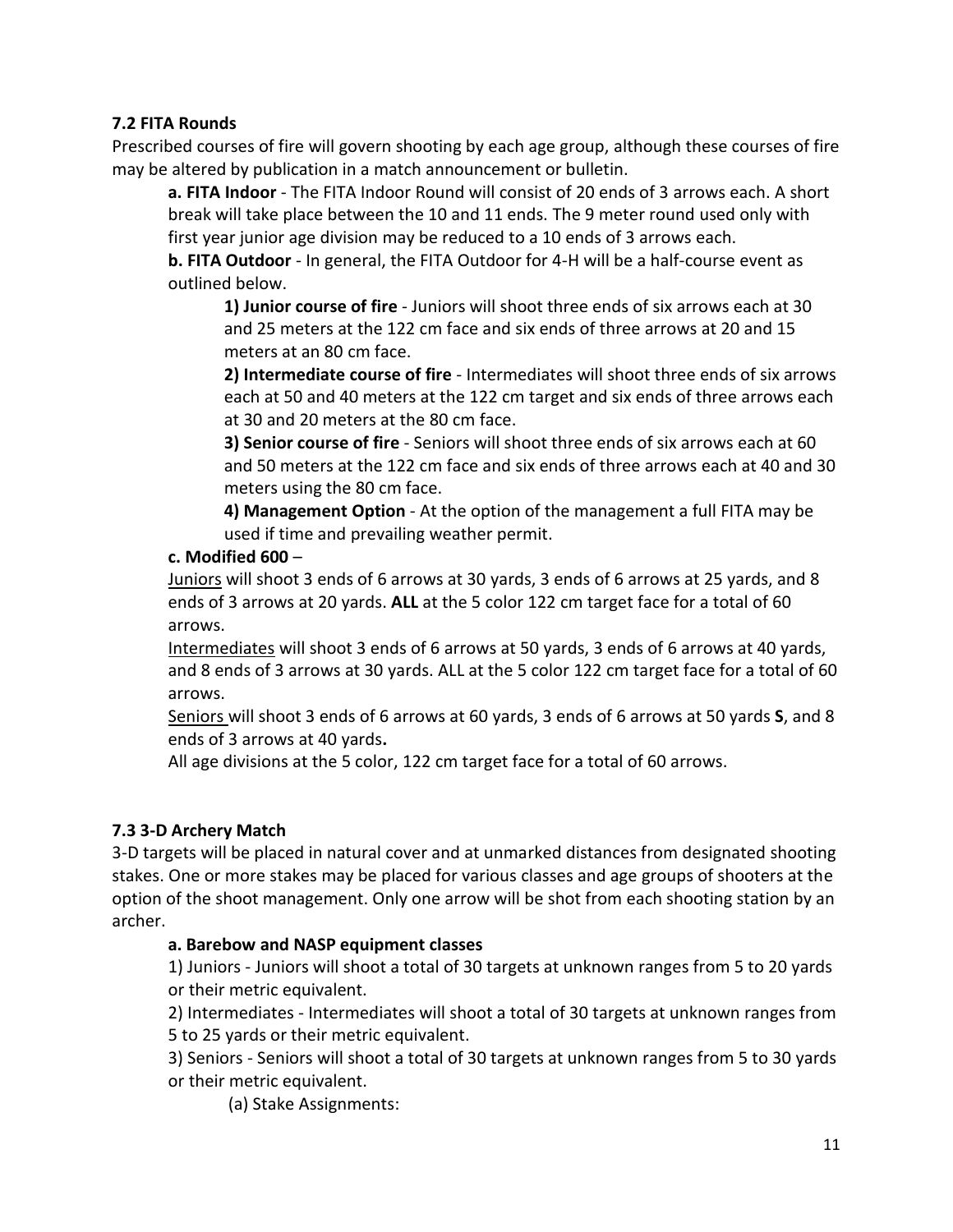Junior - Pink (20 yd Max) Intermediate - Green (25 yd Max) Senior - Blue (30 yd max)

### **b. Recurve equipment class**

1) Juniors - Juniors will shoot a total of 30 targets at unknown ranges from 5 to 20 yards or their metric equivalent.

2) Intermediates - Intermediates will shoot a total of 30 targets at unknown ranges from 5 to 25 yards or their metric equivalent.

3) Seniors - Seniors will shoot a total of 30 targets at unknown ranges from 5 to 40 yards or their metric equivalent.

(a) Stake Assignments

Junior - Pink (20 yd Max) Intermediate - Blue (25 yd Max) Senior - White(40 yd Max)

### **c. Compound Aided and Unaided**

1) Juniors - Juniors will shoot a total of 30 targets at unknown ranges from 5 to 30 yards or their metric equivalent.

2) Intermediates - Intermediates will shoot a total of 30 targets at unknown ranges from 5 to 40 yards or their metric equivalent.

3) Seniors - Compound Aided and Unaided will shoot a total of 30 targets at unknown ranges from 5 to 50 yards or their metric equivalent.

(a) Stake Assignments

Junior - Blue(30 yd max) Intermediate - White(40 yd Max) Senior- Compound Aided and Unaided - Red (50 yd Max)

# **7.4 Field Round**

All shooters will shoot a course of fire including ends of 4 arrows each at 14 targets from the indicated shooting positions including at least one fan and one walk-up targets at distances from 5 to 60 yards or their metric equivalent as determined by the shoot management. Bare bow shooters will be limited to a maximum shot distance of 55 yards. Shooters will align themselves with shooting stake during the shot. Stakes will mark the shooting points for each age class or equipment class, and distances from each stake will be posted. The shoot management may substitute a full 28 target course if time and prevailing weather conditions permit.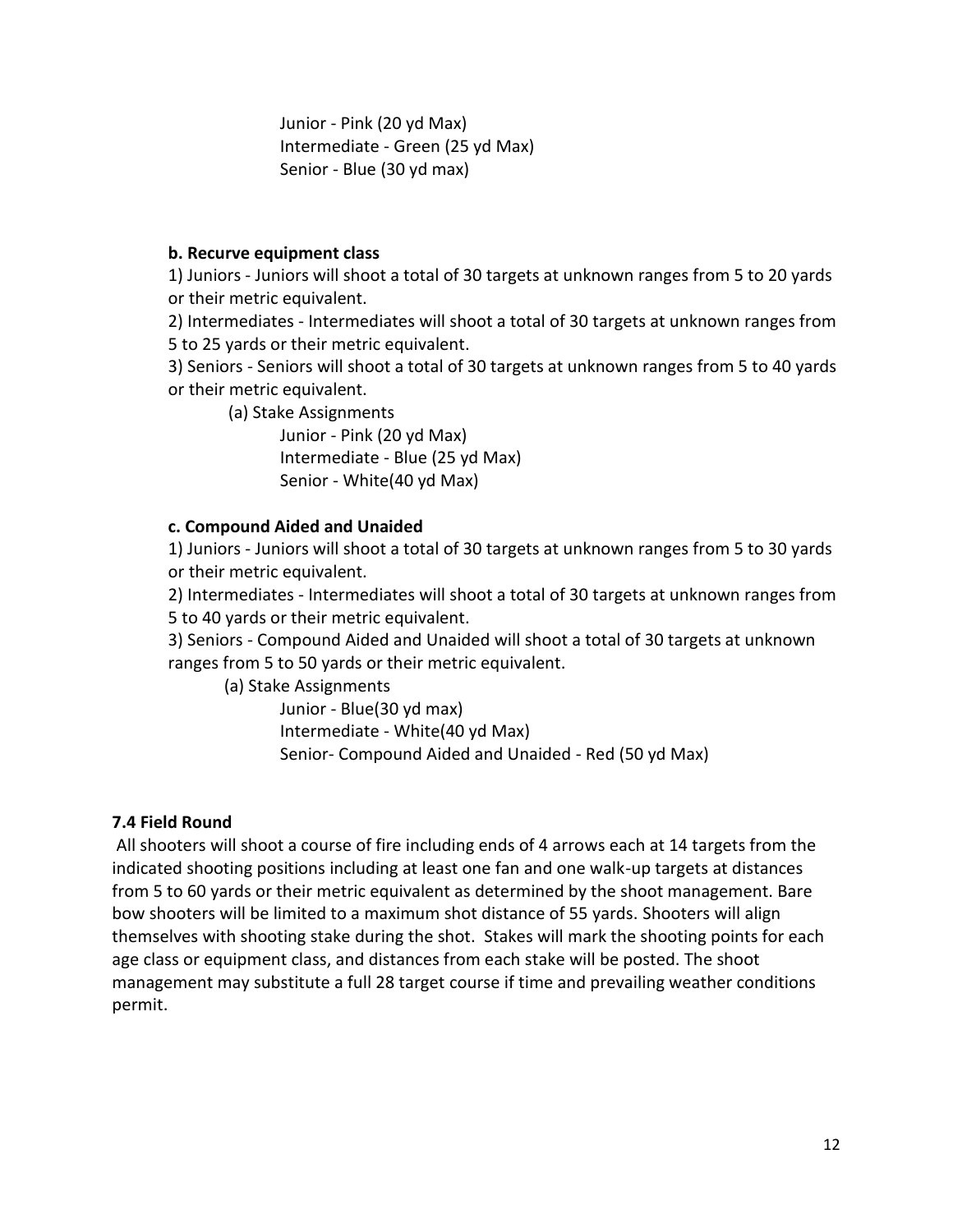### **7.5 4-H Clout Round**

All shooters will shoot six ends of six arrows for a total of 36 arrows. All shooting will take place at a distance of 110 meters. These distances may be modified at the discretion of the shoot management as announced in the shoot bulletin.Four minutes is permitted for each end of six arrows.

### **7.6 4-H Team Round**

Teams of three shooters composed of one senior, one intermediate and one junior will shoot ends of 3 arrows each at a 122 cm target 30 meters from the firing line within a three (3) minute total time limit.

Only one shooter may be forward of the ready line at any time. Archers may be borrowed from other counties to make up a team if they do not have members in the appropriate age groups. This does not permit the construction of all-star teams.

# **7.7 Flight Round**

Each shooter will shoot an end of six arrows. The distance from the firing line to the spot where the arrow sticks in the ground or the point lies will be measured for the longest shot. That distance divided by the actual peak or draw weight will be the score for the shooter.

### **7.8 Additional Courses of Fire**

Any course of fire outlined in the 4-H Archery instructions or announced in the shoot bulletin or announcement may be offered with or without modifications at the discretion of the shoot management.

#### **8. Time Limits**

# **8.1 Target Archery**

**a. 4-H Basic Round** - Shooters have a total of five minutes to fire each six arrow end. Under extraordinary conditions, the field captain has the option of permitting additional time for any given end to be completed. Arrows that remain un-shot will be counted as misses.

**b.18 Meter Round** - The time allotment for each end of 3 arrows is 2½ minutes. Extended time may be granted at the discretion of the range management for extraordinary conditions.

**c. FITA Round** - Shooters have a total of four minutes to shoot each end of six arrows and two minutes for each end of three arrows.

#### **8.2 Clout Round**

Four minutes is permitted for each end of six arrows.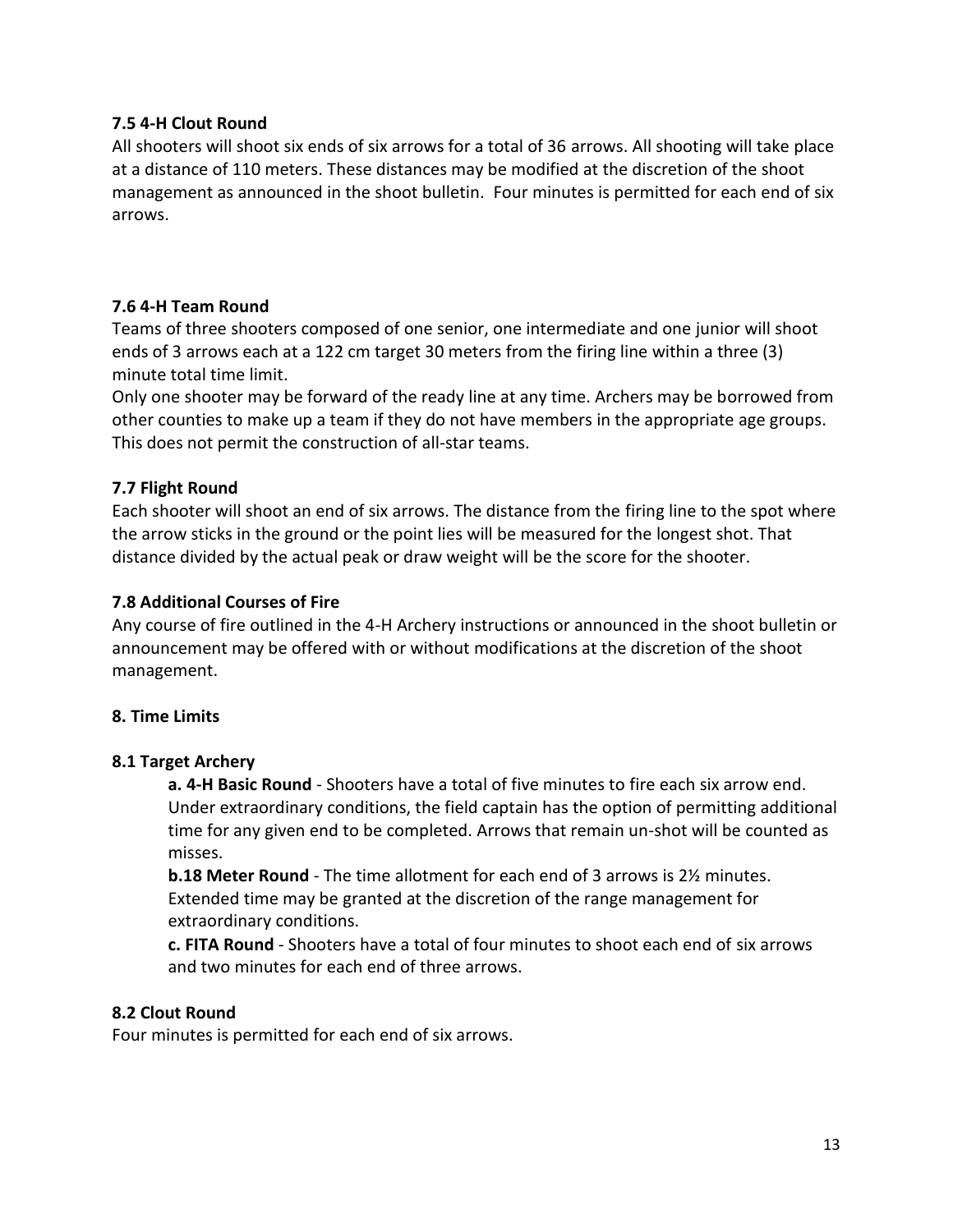### **8.3 Field Round**

Each shooter shall move to the firing points and shoot in an expeditious manner. No shooter shall impose excessive delay on the event without cause. A maximum of 2 minutes searching time is permitted for any lost arrow.

#### **8.4 3-D Archery**

Although no posted time limits are set, shooters must make ready and shoot in an expeditious manner. Time to judge range, determine kill zone location, adjust sights and otherwise make ready must be provided; but no shooter will impose excessive delay without due cause. A maximum of 2 minutes searching time is permitted for any lost arrow.

### **8.5 Flight Shooting**

Each shooter will have five minutes to shoot six arrows for distance.

**8.6 Shooter responsibility** - The shooter is responsible for pacing their shooting to meet the time limitations.

# **9. Shooter and Coach Responsibilities**

### **9.1 Coaching**

No coaching is permitted on the shooting line or station in 4-H archery events. Coaches may not advise or assist their shooters once they have started to shoot in any event except between ends or at the direct instruction of the field captain.

**a. Replacement of equipment** - A coach may provide replacement or additional equipment as needed after obtaining permission from the field captain.

**b. Assistance** - Coaches may be requested by the field captain to assist a shooter with a situation on the firing line.

**c. Coach behavior** - Coaches must conduct themselves in a quiet, supportive and cooperative manner at all times.

**d. Removal of coaches** - Range staff or the 4-H Shooting Sports Coordinator may remove a coach from the vicinity of the firing line if they violate rules, distract other shooters or appear to distract their own shooters. In the event that a coach is removed, a replacement may be permitted at the discretion of the field captain. Continued disruption shall be deemed cause for disqualification.

# **9.2 Cross fires**

No archer will knowingly shoot at the wrong target or shoot more than the required number of arrows at his/her own target.

**a. Cross fires** – All crossfires will be counted as a miss and scored a 0.

**b. Excessive shots** - Excess arrows shot will result in deduction of the highest value arrows on the target until the appropriate number is reached and a one point penalty for each excess arrow shot.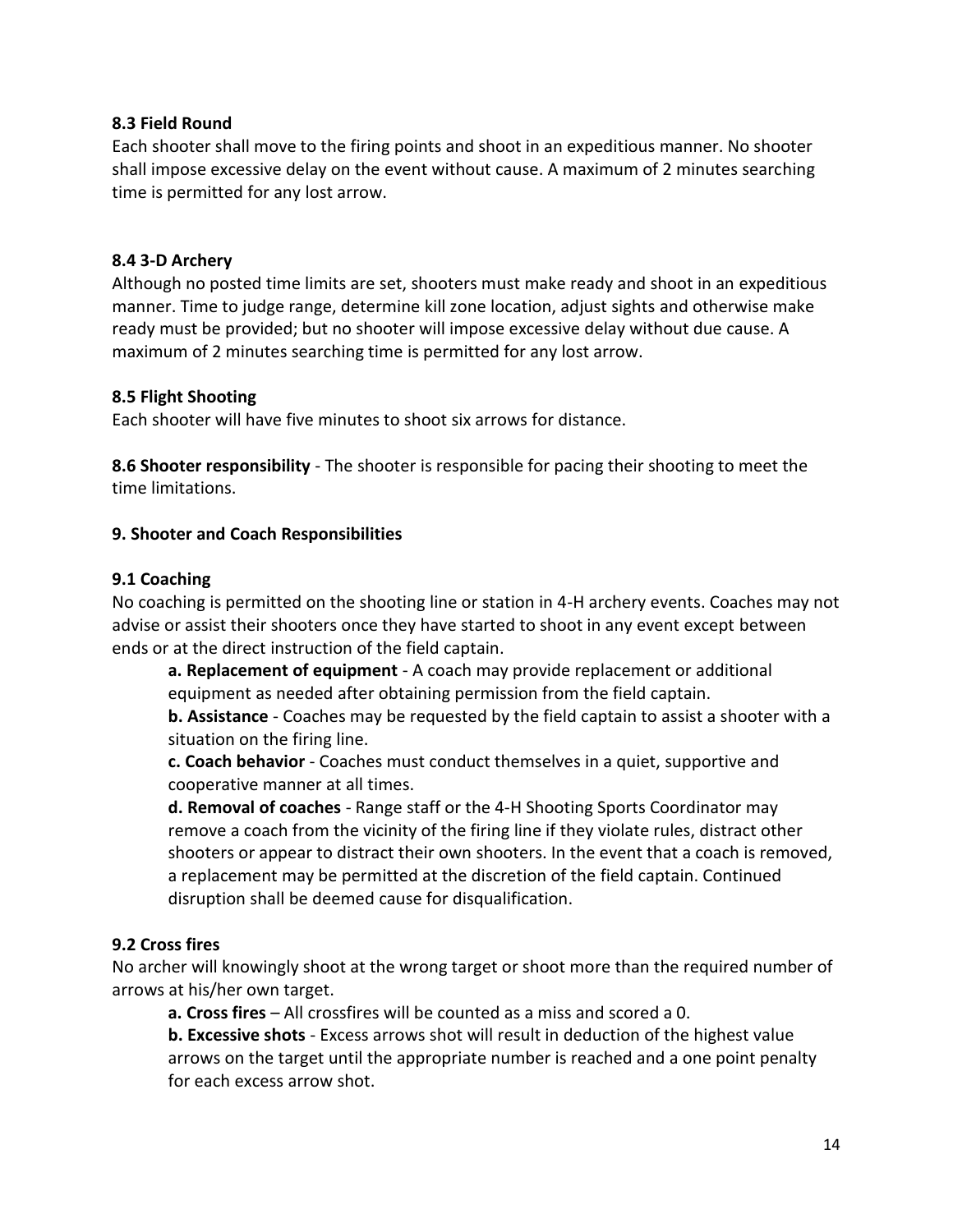### **9.3 Dropped or misfired arrows**

Arrows beyond the dropped arrow line will be considered as shot.

#### **9.4 Behavior and sportsmanship**

The spirit of 4-H sportsmanship and appropriate behavior is expected of all participants in the 4-H shooting sports program.

#### **9.5 Knowledge of procedures and rules**

Shooters and coaches will make an effort to understand the procedures used in each event and comply with the rules and standards of the events.

**a. Questions** - Questions are encouraged to clarify any areas of misunderstanding or ignorance.

**b. Ignorance of the rules** - Ignorance of the rules in any event does not obviate their existence.

**c. Shooter responsibility** - Shooters are responsible for knowing the rules of their event and staying within them. Learning the rules of the events is part of the educational process for shooting sports participants, but the intent is to aid shooters rather than entrap them.

#### **9.6 Reporting**

Shooters are responsible for knowing the proper time to report to each event and for reporting at least 30 minutes prior to their shooting time or at the posted orientation time and location.

#### **9.7 Behavior of participants**

Safe, circumspect and respectful behavior is expected of shooters, coaches and spectators at all 4-H shooting events at all times. Disorderly or unsafe conduct has no place on the shooting range and will not be permitted.

**a. Staff discretion** - All authorized range staff carry the discretionary responsibility to enforce behavioral guidelines.

**b. Warning** - Any shooter or coach displaying disorderly, destructive or abusive conduct may be warned a maximum of one time. Serious infractions may result in disqualification on the initial instance.

**c. Penalties** - Further instances of such conduct may result in the shooter being penalized by having an appropriate reduction in their score or disqualified.

**d. Review** - Disqualifications will be reviewed by the shooting sports coordinator and a jury assembled for the purpose of determining additional sanctions, if any, to be applied.

**e. Purpose** - The purpose of this section is to enforce the quality of 4-H shooting sports activities.